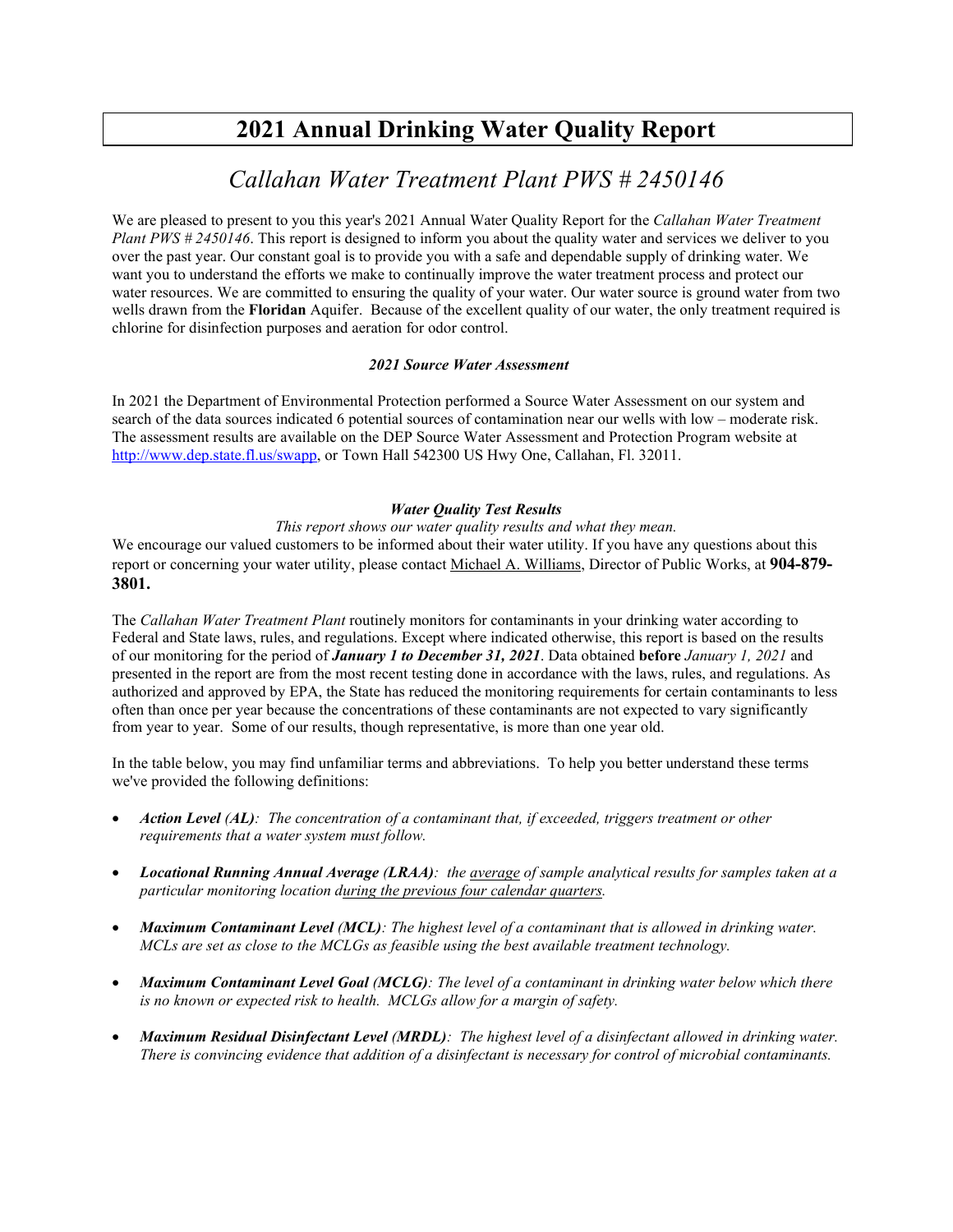- *Maximum Residual Disinfectant Level Goal (MRDLG): The level of a drinking water disinfectant below which there is no known or expected risk to health. MRDLGs do not reflect the benefits of the use of disinfectants to control microbial contaminants.*
- *Parts per million (ppm) or Milligrams per liter (mg/l) – one part by weight of analyte to 1 million parts by weight of the water sample*
- *Parts per billion (ppb) or Micrograms per liter (µg/l) – one part by weight of analyte to 1 billion parts by weight of the water sample.*

| Contaminant<br>and Unit of<br><b>Measurement</b> | Dates of<br>sampling<br>(mo/yr) | <b>MCL</b><br><b>Violation</b><br>Y/N | <b>Level Detected</b> | <b>Range of Results</b> | <b>MCLG</b>    | <b>MCL</b> | <b>Likely Source of</b><br>Contamination                                                                                                                                         |
|--------------------------------------------------|---------------------------------|---------------------------------------|-----------------------|-------------------------|----------------|------------|----------------------------------------------------------------------------------------------------------------------------------------------------------------------------------|
| Barium (ppm)                                     | 08/2021                         | N                                     | 0.0402                | 0.0402                  | $\overline{2}$ |            | Discharge of drilling<br>wastes; discharge from<br>metal refineries; erosion<br>of natural deposits                                                                              |
| Fluoride (ppm)                                   | 08/2021                         | N                                     | 0.7900                | 0.7900                  | 4              | 4.0        | Erosion of natural<br>deposits; discharge from<br>fertilizer and aluminum<br>factories. Water additive<br>which promotes strong<br>teeth when at the<br>optimum level of 0.7 ppm |
| Nickel (ppb)                                     | 08/2021                         | N                                     | 2.8                   | 2.8                     | N/A            | 100        | Pollution from mining<br>and refining operations.<br>Natural occurrence in soil                                                                                                  |
| Sodium (ppm)                                     | 08/2021                         | N                                     | 16.8                  | 16.8                    | N/A            | 160        | Saltwater intrusion,<br>leaching from soil                                                                                                                                       |

#### **Inorganic Contaminants**

## **Stage 1 Disinfectants and Disinfection By-Products**

| Disinfectant or<br>Contaminant and Unit<br>of Measurement | Dates of<br>sampling<br>(mo/vr.) | MCL or<br><b>MRDL</b><br><b>Violation Y/N</b> | Level<br><b>Detected</b> | Range of<br><b>Results</b> | <b>MCLG</b> or<br><b>MRDLG</b> | <b>MCL or MRDL</b> | Likelv Source of<br>Contamination          |
|-----------------------------------------------------------|----------------------------------|-----------------------------------------------|--------------------------|----------------------------|--------------------------------|--------------------|--------------------------------------------|
| Chlorine (ppm)                                            | $01/2021 -$<br>2/2021            |                                               | 0.7650                   | $0.36 - 1.17$              | $MRDI.G = 4$                   | $MRDL = 4.0$       | Water additive used to control<br>microbes |

### **Stage 2 Disinfectants and Disinfection By-Products**

| Contaminant and<br>Unit of<br><b>Measurement</b> | Dates of<br>sampling<br>(mo/yr) | <b>MCL Violation</b><br>(Y/N) | <b>Level Detected</b> | <b>Range of Results</b> | MCLG | <b>MCL</b> | <b>Likely Source of</b><br>Contamination     |
|--------------------------------------------------|---------------------------------|-------------------------------|-----------------------|-------------------------|------|------------|----------------------------------------------|
| Haloacetic Acids<br>$(HAA5)$ (ppb)               | 08/2021                         |                               | 32                    | 29.1-32                 | N/A  | 60         | By-product of drinking<br>water disinfection |
| Total<br>Trihalomethanes<br>(TTHM)(ppb)          | 08/2021                         |                               | 74.3                  | 65.1-74.3               | N/A  | 80         | By-product of drinking<br>water disinfection |

## **Lead and Copper (Tap Water)**

| Contaminant<br>and Unit of<br>Measurement | .<br>Dates of<br>sampling<br>(mo/yr) | <b>AL Exceeded</b><br>(Y/N) | 90 <sup>th</sup> Percentile<br>Result | No. of sampling sites<br>exceeding the AL | <b>MCLG</b> | AL (Action<br><b>Level</b> ) | <b>Likely Source of</b><br>Contamination                                                                           |
|-------------------------------------------|--------------------------------------|-----------------------------|---------------------------------------|-------------------------------------------|-------------|------------------------------|--------------------------------------------------------------------------------------------------------------------|
| Copper (tap<br>water) (ppm)               | 08/2020                              | N                           | 0.645                                 |                                           | 1.3         | 1.3                          | Corrosion of household<br>plumbing systems; erosion<br>of natural deposits;<br>leaching from wood<br>preservatives |
| Lead (tap water)<br>(ppb)                 | 08/2020                              | N                           | $1.0\,$                               |                                           | $\Omega$    | 15                           | Corrosion of household<br>plumbing systems; erosion<br>of natural deposits                                         |